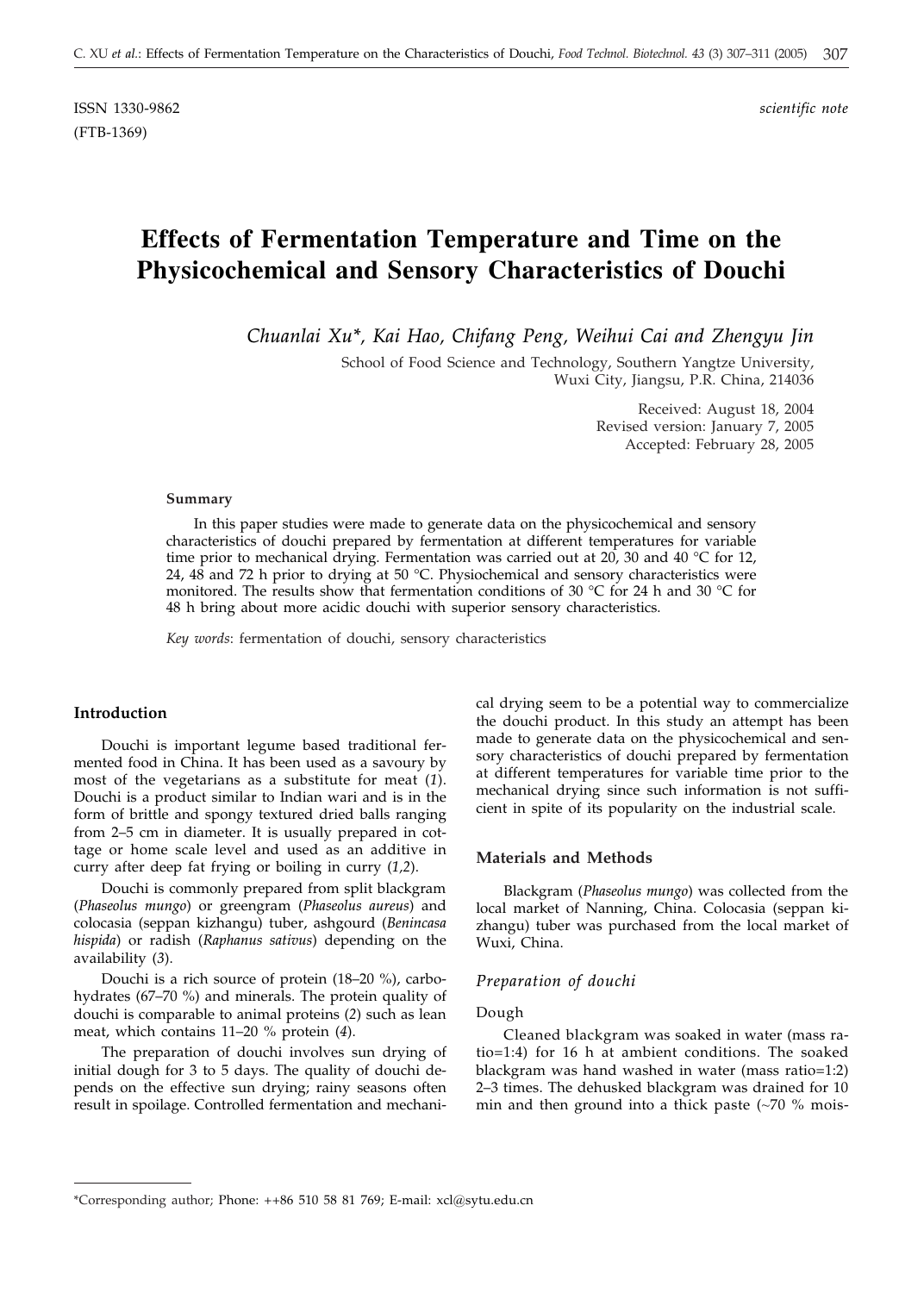ture). On the other hand, colocasia tuber was washed, peeled, sliced and subjected to wet grinding using water (mass ratio=5:2) to get a thick paste  $(\sim 85$  % moisture). The moisture of the colocasia paste was maintained at about 70 % using colocasia powder (obtained after peeling the colocasia tuber, slicing, blanching at 70 °C for 5 min, drying at 55 °C for 16 h, grinding and sieving at 80 meshes). The blackgram paste and colocasia paste were then mixed homogeneously at the mass ratio of 1:1 for 5 min.

## Controlled fermented douchi

The dough is then made into small lumps weighing 20–30 g each and placed on trays 1–2 inches apart. Trays were then subjected to fermentation in the incubator at three different temperatures at 20, 30 and 40 °C, respectively, and under constant humidity of 80–90 %. Initial dough was also subjected to analysis within 48 h of storage in the freezer.

#### Traditional douchi

Another set of trays was also subjected to sun drying for 5 days (at 20 °C, and humidity 70 %) for the preparation of traditional douchi. The trays from the incubator were taken out after certain period of fermentation time, *i.e.* 12, 24, 48 and 72 h and then subjected to drying at 50 °C for 12–16 h. The dried product was grinded and sieved at 60 meshes and used for the analysis.

## *Analytical methods*

#### Approximate composition

Moisture, ash, fat and fiber were estimated by standard AOAC (*5*) method. Total protein was estimated directly in the digested extract of sulphuric acid (15 mL of sulphuric acid, 5 g of digestion mixture and 1 g of sample powder digested at 420 °C for 70 min and cooled to the room temperature) in the automatic distillation and titration instrument (Kjeltec 2300 analyzer unit, Foss Tecator AB, Sweden) on the basis of micro-Kjeldahl principle.

#### Acidity and pH

Total acidity was calculated in terms of lactic acid by titrating against 0.1 M sodium hydroxide according to AOAC (*5*) method, and pH was measured directly using a pH meter (Leici Instrument Company, Shanghai, P.R. China).

## Soluble protein and amino nitrogen

Soluble protein was determined according to the method of Mattil (*6*). One gram of powder (or 5 g in case of dough) was mixed with 15 mL of water and pH was adjusted to pH=7.0 by the addition of alkali or acid. The volume was then adjusted to 20 mL with water. It was shaken for 1 h at room temperature and centrifuged at 5000 rpm for 20 min. The supernatant was used for protein estimation. Amino nitrogen was determined by the modified Sorensen's method as described in AACC (*7*). The results were expressed as mg of amino nitrogen per 100 g of sample.

## Total free sugar and reducing sugar

Free sugar in the sample was extracted by 70 % ethanol. Total carbohydrate and reducing sugar in the extract were estimated by the phenol-sulphuric acid method of Dubois *et al*. (*8*) and DNSA method, respectively (*9*).

## Organoleptic evaluation

Organoleptic evaluation of douchi samples was done using the 5-point hedonic scale. Douchi samples were boiled in water (mass ratio=1:5) with 0.5 % NaCl for 10 min and the douchi curry was evaluated according to the criteria given by a panel composed of 10 trained judges as follows:

- excellent (5): pleasant smell, pleasant taste with good flavour, no bitterness
- very good (4): sour but pleasant taste with good flavour, a little bitter
- good (3): moderate flavour, moderate taste and moderately sour
- ¿ average (2): less flavour, less taste and less sour
- poor (1): putred flavour, off smell and bitter taste.

#### Statistical analysis

All determinations were carried out at least twice and the mean and standard deviation for each of the determinations were calculated and reported. For the sensory scores, two-factor (time and temperature) analysis was carried out after two-way ANOVA for the factorial design followed by the mean separation technique within each factor (*10*).

## **Results and Discussion**

Chemical composition of the blackgram and colocasia tuber, used in the preparation of douchi, was analyzed and given in Table 1. Blackgram was found to be a good source of proteins (27.3 %) and minerals (3.9 %), whereas colocasia was the major source of carbohydrates (78.6 %) and minerals (4.4 %).

Table 1. Chemical composition of the raw materials used in douchi preparation

| Parameters                                           | Blackgram        | Colocasia<br>tuber |  |
|------------------------------------------------------|------------------|--------------------|--|
| $w$ (moisture)/%                                     | $11.60 \pm 0.04$ | $76.50 \pm 0.30$   |  |
| Acidity as lactic acid/ $\%$                         | $1.08 \pm 0.13$  | $0.87 \pm 0.09$    |  |
| pН                                                   | $6.25 \pm 0.03$  | $6.45 \pm 0.03$    |  |
| <i>w</i> (total sugar as glucose)/%                  | $5.00 \pm 0.33$  | $8.50 \pm 0.53$    |  |
| <i>w</i> (total reducing sugar as glucose)/%         | $1.10 \pm 0.16$  | $2.90 \pm 0.07$    |  |
| w(total protein $N_2\times 6.25$ )/%                 | $27.30 \pm 0.17$ | $13.14 \pm 0.23$   |  |
| $w$ (soluble protein)/%                              | $60.80 \pm 0.04$ | 47.60±1.37         |  |
| $w(\text{amino nitrogen})/(\text{mg}/100 \text{ g})$ | $3.60 \pm 0.35$  | $5.10 \pm 0.29$    |  |
| $w$ (total ash)/%                                    | $3.90 + 0.06$    | $4.40+0.15$        |  |
| w(total fat)/%                                       | $1.71 \pm 0.06$  | $1.10 \pm 0.06$    |  |
| $w$ (total fiber)/%                                  | $2.50 \pm 0.30$  | $2.80 \pm 0.40$    |  |
| w(total carbohydrate by diff.)/%                     | 64.50            | 78.60              |  |

Results are the means of the three determinations±S.D. Values except moisture are given on dry basis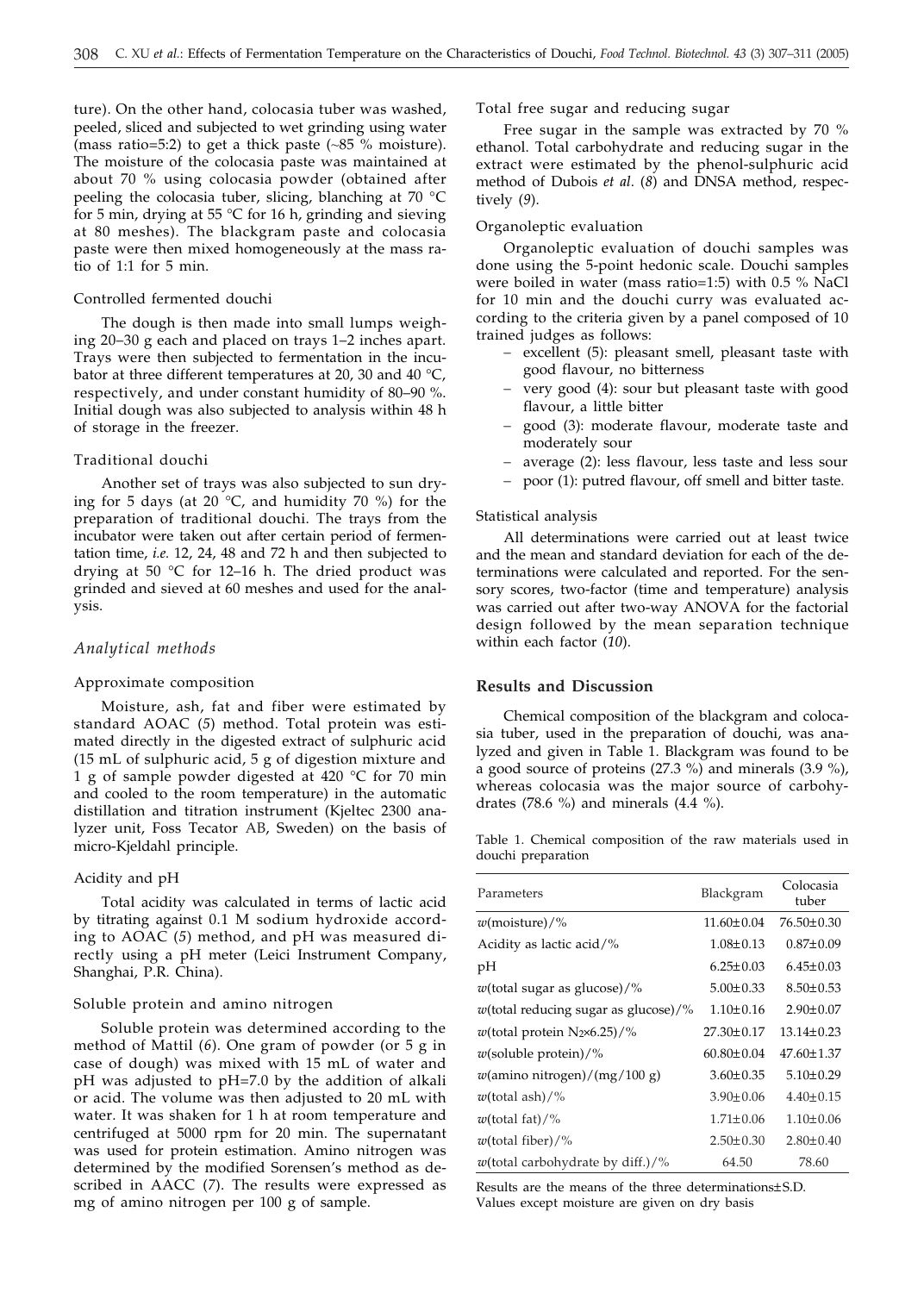Acidity, pH, free sugar, reducing sugar, soluble protein and amino nitrogen content of the two raw materials were also analyzed and the results are given in Table 1. The values are comparable to the previously reported values (*11*).

Biochemical changes during the preparation of douchi by both controlled fermentation and by traditional method were assessed in relation to its raw materials. The biochemical changes that occur during the preparation of traditional douchi are given in Table 2.

Acidity as lactic acid/%, soluble protein as *w*(total protein)/%, *w*(amino nitrogen)/(mg/100 g) and *w*(total ash)/% values were found to increase significantly ( $p=$ 0.05) from 0.87 to 1.82; from 53.9 to 69.4; from 4.92 to 9.46 and from 3.61 to 4.89, respectively, during sun drying of the traditional douchi for 5 days. Simultaneously, free sugar as *w*(glucose)/% and reducing sugar as *w*(glucose)/% values were found to decrease from 6.77 to 5.31 and 2.59 to 0.92, respectively. Total protein content did not show any significant changes during sun drying and it ranged from 18.85 to 19.62 % on dry basis.

Biochemical changes caused during the preparation of douchi by controlled fermentations at 20, 30 and 40 °C and mechanical drying are given in Tables 3, 4 and 5, respectively. Fractions of soluble protein, amino nitro-

Table 2. Biochemical changes during sun drying of traditional douchi

| Parameters                                 | Initial<br>dough*          | $TM^{**}$                     |  |
|--------------------------------------------|----------------------------|-------------------------------|--|
| Acidity as lactic acid/%                   | $0.87^{\circ}$ ±0.04       | $1.82^b \pm 0.05$             |  |
| $w$ (total free sugar as glucose)/%        | $6.77^{\mathrm{a}}$ ± 0.46 | $5.31^{b} \pm 0.37$           |  |
| $w$ (total reducing sugar as glucose)/%    | $2.59^a \pm 0.54$          | $0.92^b \pm 0.15$             |  |
| $w$ (total protein N <sub>2</sub> ×6.25)/% | $18.85^{\circ} \pm 0.11$   | $19.62^{\mathrm{a}} \pm 0.72$ |  |
| $w$ (soluble protein)/%                    | $53.90^a \pm 1.10$         | $69.40^{b} + 4.90$            |  |
| $w$ (amino nitrogen)/(mg/100 g)            | $4.92^a \pm 0.02$          | $9.46^{b} + 0.27$             |  |
| $w$ (total ash)/%                          | $3.61^a \pm 0.21$          | $4.89^{b} \pm 0.03$           |  |

\*initial dough prepared by mixing the blackgram paste with the colocasia paste

\*\*TM indicates the traditional douchi prepared by sun drying Results are the mean of the triplicates±S.D. and on dry basis. Means marked with different letters (a, b) in the same row indicate the significant (p<0.05) difference

gen and total ash values also increased constantly from 48.6 to 59.9 %, from 5.68 to 8.77 mg/100 g and from 4.33 to 5.92 %, respectively, during 72 h of fermentation. Fraction of total protein slightly increased from 19.41 to 22.1 %. The value of pH constantly decreased from 6.38 to 5.02 during 72 h of fermentation. Fractions of free sugar and reducing sugar also decreased from 7.63 to 2.15 % and from 2.71 to 0.86 %, respectively, during 48 h of fermentation, while they slightly increased to 6.52 % for free sugar and 1.26 % for reducing sugar after 72 h of fermentation (Table 3).

At 30 °C, acidity values were also increasing constantly from 0.87 % to the max. of 3.25 % after 48 h of fermentation time but the acidity was reduced to 0.22 % after 72 h of fermentation. Similarly, pH value decreased from 6.31 to 4.74 after 48 h of fermentation time and increased to pH=6.85 after 72 h of fermentation time. Fractions of soluble protein and amino nitrogen values increased constantly from 54.01 to 65.6 % and from 6.94 to 8.50 mg/100 g after 48 h of fermentation but slightly decreased afterwards to 59.17 % and 6.11 mg/100 g, respectively. Fractions of total free sugar and reducing sugar were found to decrease constantly from 9.63 to 4.87 % and from 3.49 to 0.21 % after 72 h of fermentation. Fractions of total protein slightly increased from 18.46 to 23.29 % on dry basis (Table 4). Fractions of total ash increased from 4.44 to 5.51 % after 72 h of fermentation at 30 °C.

At 40 °C similar trend was observed in the changes of the biochemical parameters. Acidity values ranged from 0.83 to 2.47 % after 24 h of fermentation and the values again decreased to 1.49 % after 48 h and to 0.29 % after 72 h. Similarly, pH value decreased from 6.23 to 4.93 after 24 h and then increased to 6.27 after 72 h. Fractions of soluble protein slightly increased from 49.01 to 55.36 % after 72 h. Amino nitrogen values constantly increased from 6.33 to 8.76 mg/100 g after 24 h and then were slightly reduced to 7.14 mg/100 g. Fractions of free sugar and reducing sugar values constantly decreased from 9.19 to 5.04 % and from 4.96 to 0.26 % after 72 h, respectively. Fractions of total ash increased from 4.52 to 5.78 after 72 h fermentation at 40 °C.

Among these 3 fermentation temperatures, the highest acidity values of douchi samples of about 3.25 % after 48 h of fermentation and simultaneously the lowest

Table 3. Biochemical changes during the fermentation of douchi at 20 °C

| Parameters                                           | Dough                    | 0 <sub>h</sub>       | 12 <sub>h</sub>          | 24 <sub>h</sub>         | 48 h                     | $72 h*$                  |
|------------------------------------------------------|--------------------------|----------------------|--------------------------|-------------------------|--------------------------|--------------------------|
| Acidity/ $\%$                                        | $0.82^a \pm 0.02$        | $1.05^b \pm 0.02$    | $1.17^{\circ}$ ± 0.05    | $1.40^d \pm 0.12$       | $1.41^d \pm 0.09$        | $1.96^{\rm e}$ ±0.14     |
| pH                                                   | $6.38^{\rm a}$ ±0.02     | $6.01^b \pm 0.03$    | $5.85^{\circ} \pm 0.03$  | $5.68^{\rm d}$ ±0.01    | $5.60^{\circ} \pm 0.03$  | $5.02^{f} \pm 0.02$      |
| $w$ (free sugar as glucose)/%                        | $7.63^a \pm 0.21$        | $6.96^a \pm 1.21$    | $7.44^a \pm 0.41$        | $5.05^b \pm 0.65$       | $2.15^{\circ} \pm 0.60$  | $6.52^d \pm 0.43$        |
| $w$ (reducing sugar as glucose)/%                    | $2.71^a \pm 0.21$        | $2.38^{b} \pm 0.13$  | $2.07^{\rm c} \pm 0.36$  | $1.48^{d} \pm 0.09$     | $0.86^{\rm e}{\pm}0.21$  | $1.26^{f} \pm 0.05$      |
| $w$ (total protein N <sub>2</sub> ×6.25)/%           | $19.41^a \pm 0.27$       | $20.38^a \pm 0.02$   | $20.37^a \pm 0.11$       | $20.69^a \pm 0.16$      | $21.96^b \pm 0.03$       | $22.10^{b} \pm 0.87$     |
| $w$ (soluble protein)/%                              | $48.60^{\circ} \pm 2.40$ | $53.20^{b} \pm 0.54$ | $57.10^{\circ} \pm 0.05$ | $58.90^{\circ}$ ±1.98   | $59.10^{\circ} \pm 0.04$ | $59.90^{\circ} \pm 1.00$ |
| $w(\text{amino nitrogen})/(\text{mg}/100 \text{ g})$ | $5.68^{\rm a}$ ±0.88     | $7.26^{b} \pm 0.54$  | $6.17^{b}$ ±1.13         | $7.29^{\circ} \pm 0.01$ | $6.95^{\circ}$ ± 0.47    | $8.77^{\rm d} \pm 0.01$  |
| $w$ (total ash)/%                                    | $4.33^{\circ} \pm 0.05$  | $4.82^b \pm 0.15$    | $4.86^{b} \pm 0.12$      | $5.15^b \pm 0.20$       | $5.53^{b} \pm 0.35$      | $5.92^{b} \pm 0.17$      |

Results are the mean of triplicates±S.D. and on dry basis

\*indicates the appearance of surface mould on the product

Means marked with different letters (a, b, c, d, e, f) in the same row indicate the significant (p<0.05) difference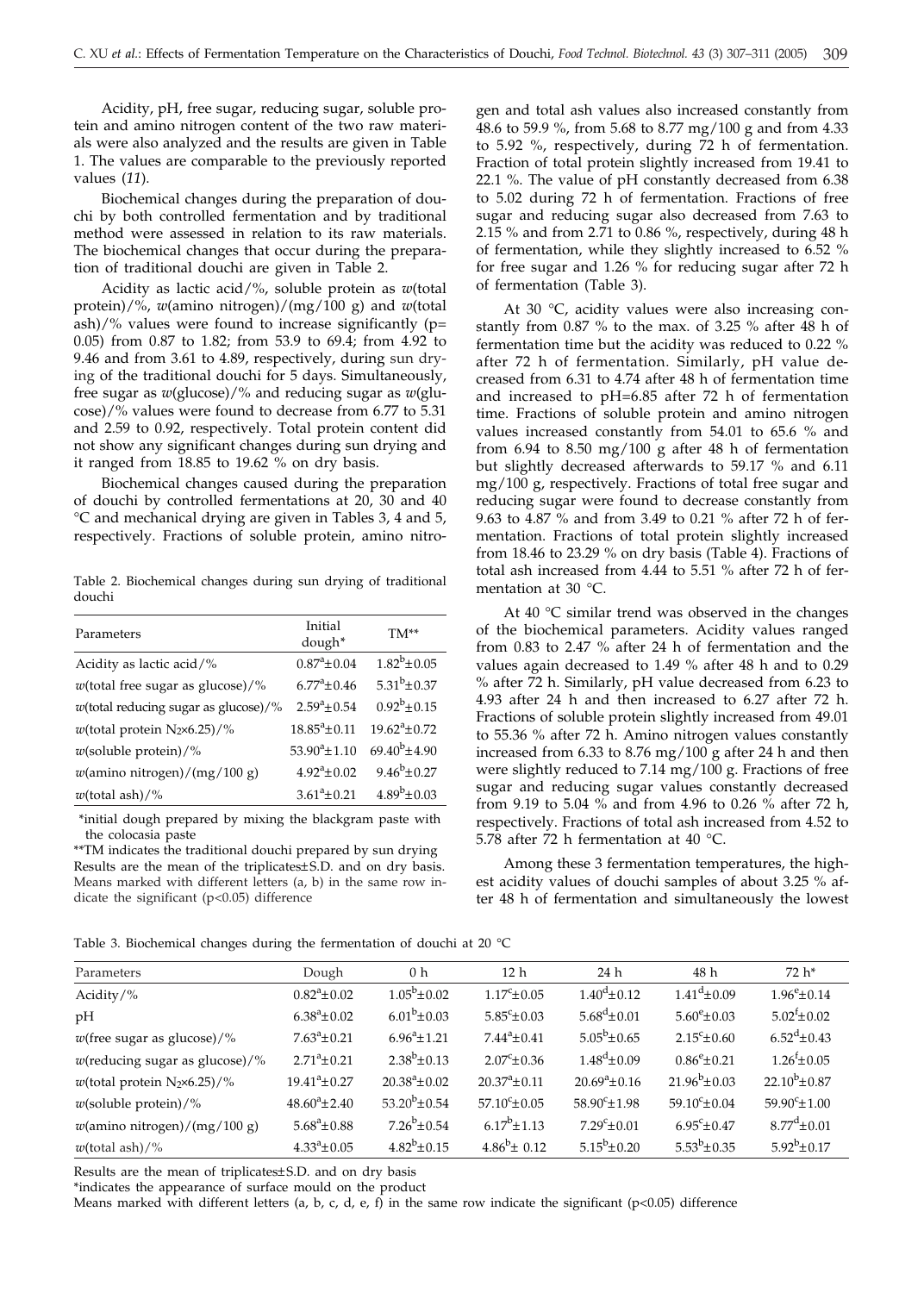Table 4. Biochemical changes during the fermentation of douchi at 30 °C

| Parameters                                           | Dough                | 0 <sub>h</sub>       | 12 <sub>h</sub>         | 24 <sub>h</sub>          | 48 h                     | $72 h*$                     |
|------------------------------------------------------|----------------------|----------------------|-------------------------|--------------------------|--------------------------|-----------------------------|
| Acidity/ $\%$                                        | $0.87^{\circ}$ ±0.04 | $1.08^{b} \pm 0.07$  | $1.53^{\circ}$ ±0.04    | $2.39^{d} \pm 0.12$      | $3.25^{\rm e}{\pm}0.12$  | $0.22^{f} \pm 0.05$         |
| pH                                                   | $6.31^a \pm 0.01$    | $6.04^b \pm 0.04$    | $5.56^{\circ} \pm 0.04$ | $4.83^{\rm d} \pm 0.01$  | $4.74^{\rm d} \pm 0.06$  | $6.85^{\rm e}{\pm}0.11$     |
| $w$ (free sugar as glucose)/%                        | $9.63^a \pm 0.44$    | $8.57^b \pm 1.05$    | $8.25^a \pm 0.32$       | $6.81^{b} \pm 0.34$      | $5.23^{\circ} \pm 0.39$  | $4.87^{\rm d} \pm 0.25$     |
| $w$ (reducing sugar as glucose)/%                    | $3.49^a \pm 0.14$    | $2.54^b \pm 0.25$    | $3.47^b \pm 0.79$       | $1.87^{\circ} \pm 0.06$  | $0.59^d \pm 0.14$        | $0.21^e \pm 0.08$           |
| $w$ (total protein N <sub>2</sub> ×6.25)/%           | $18.46^a \pm 0.04$   | $20.84^{b} \pm 0.15$ | $21.76^{b} \pm 0.02$    | $21.97^{\circ} \pm 0.03$ | $21.31^{\circ} \pm 0.61$ | $23.29^{d} \pm 0.45$        |
| $w$ (soluble protein)/%                              | $54.01^a \pm 0.90$   | $52.98^a \pm 2.02$   | $56.16^a \pm 3.67$      | $62.63^b \pm 1.82$       | $65.60^{b} \pm 1.69$     | $59.17^{\text{d}} \pm 1.71$ |
| $w(\text{amino nitrogen})/(\text{mg}/100 \text{ g})$ | $6.94^a \pm 0.89$    | $6.64^a \pm 0.01$    | $6.08^a \pm 1.42$       | $8.39^{b} \pm 0.02$      | $8.50^{b} \pm 0.37$      | $6.11^{\circ} \pm 0.02$     |
| $w$ (total ash)/%                                    | $4.44^a \pm 0.03$    | $4.81^{b} \pm 0.24$  | $4.81^{b} \pm 0.07$     | $5.09^{\circ}$ ±0.11     | $5.75^{\rm d}$ ±0.24     | $5.51^d \pm 0.39$           |

Results are the mean of triplicates±S.D. and on dry basis

\*indicates the appearance of surface mould on the product

Means marked with different letters (a, b, c, d, e, f) in the same row indicate the significant (p<0.05) difference

Table 5. Biochemical changes during the fermentation of douchi at 40 °C

| Parameters                                 | Dough                        | 0 <sub>h</sub>               | 12 <sub>h</sub>          | 24 <sub>h</sub>          | $48 h*$                       | $72 h*$                  |
|--------------------------------------------|------------------------------|------------------------------|--------------------------|--------------------------|-------------------------------|--------------------------|
| Acidity/ $\%$                              | $0.83^{\rm a} \pm 0.06$      | $1.09^b \pm 0.05$            | $2.22^c \pm 0.11$        | $2.47^{\rm d} \pm 0.09$  | $1.49^e \pm 0.13$             | $0.29^{f} \pm 0.07$      |
| pH                                         | $6.23^{\rm a} \pm 0.02$      | $6.04^b \pm 0.02$            | $5.01^{\circ} \pm 0.03$  | $4.93^{\rm d} \pm 0.04$  | $5.67^{\rm e}{\pm}0.05$       | $6.27^{f} \pm 0.05$      |
| $w$ (free sugar as glucose)/%              | $9.19^a \pm 0159$            | $8.54^a \pm 0.39$            | $7.74^b \pm 0.18$        | $6.91^{\circ} \pm 0.28$  | $6.73^{\circ}$ ± 0.59         | $5.04^d \pm 0.19$        |
| $w$ (reducing sugar as glucose)/%          | $4.96^a \pm 1.08$            | $4.57^{\mathrm{a}} \pm 0.16$ | $4.58^{\circ} \pm 0.18$  | $2.95^b \pm 0.32$        | $0.73^{\rm c} \pm 0.05$       | $0.26^{\rm d} \pm 0.09$  |
| $w$ (total protein N <sub>2</sub> ×6.25)/% | $18.61^a \pm 0.03$           | $20.61^b \pm 0.15$           | $22.03^{\circ} \pm 0.07$ | $22.07^{\circ} \pm 0.15$ | $22.89^{\mathrm{d}} \pm 0.06$ | $22.38^{\rm e}{\pm}0.31$ |
| $w$ (soluble protein)/%                    | $49.01^a \pm 1.45$           | $52.59^{b} \pm 0.87$         | $50.70^{b} \pm 2.77$     | $55.32^{b} \pm 4.67$     | $53.04^{b} \pm 0.76$          | $55.36^{\circ} \pm 0.66$ |
| $w$ (amino nitrogen)/(mg/100 g)            | $6.33^a \pm 0.71$            | $7.35^b \pm 0.02$            | $7.77^b \pm 0.32$        | $8.76^{\circ} \pm 0.32$  | $7.68^{\rm d}$ ±0.03          | $7.14^{\rm e}{\pm}0.46$  |
| $w$ (total ash)/%                          | $4.52^{\mathrm{a}} \pm 0.10$ | $4.89^{b} \pm 0.11$          | $5.04^{b} \pm 0.17$      | $5.45^{\circ} \pm 0.17$  | $5.76^{\rm c} \pm 0.17$       | $5.78^{\circ} \pm 0.08$  |

Results are the mean of triplicates±S.D. and on dry basis

\*indicates the appearance of surface mould on the product

Means marked with different letters (a, b, c, d, e, f) in the same row indicate the significant (p<0.05) difference

pH values of about 4.74 were achieved at 30 °C, while at the same temperature, after 24 h of fermentation acidity was about 2.39 % and pH=4.83.

The biochemical changes observed (Tables 3–5) are probably the result of the microbial activities, especially of lactic acid bacteria, in the dough involving fermentation, which increased the acidity and reduced the pH values at the initial stages of fermentation. The rise in the level of soluble constituents, including soluble protein and amino nitrogen, is presumably due to the production of the proteolytic enzymes by the growth of developing microorganisms and the enzymatic hydrolysis of insoluble polymers under the acidic conditions. Increase in the acidity of the products helps in enhancing the shelf life of the food. Increase in the acidity, reduced pH, increase in soluble and free amino acids, B vitamins, increased solubility and increased digestibility have also been reported during the preparation of other traditional foods like Indian wari, tempeh, gari and miso (*11,12*).

The decrease in the acidity levels and increase in the pH at the later stages of fermentation at 30 and 40 °C were also observed. Mould on the surface of douchi products was also observed in the later stages of fermentation. These products are considered to be of lower quality. The decrease in the acidity in the later stages of fermentation is presumably due to the utilization of protein by the mould. Similar decrease in the pH from 5.5 to 4.1 at the initial stages of fermentation after 24 h but increase to pH=5.5 after 48 h was also observed during the mungbean tempeh fermentation (*12*).

Sensory evaluation of the douchi samples was carried out. The mean panel score of smell, taste, flavour and overall acceptability following two-way ANOVA for the factorial design with replication followed by mean separation technique between the time factor and the temperature factor is given in Table 6. Significant (p<0.05) difference within the scores among time, temperature and significant  $(p<0.05)$  interaction between time and temperature was observed.

The results indicate that fermentation conditions of 30  $\degree$ C for 24 h and 30  $\degree$ C for 48 h were significantly (p<0.05) superior among other fermentation conditions in terms of smell, taste, flavour and overall acceptability. The sensory score of douchi fermented for more than 48 h at 30 °C and for more than 24 h at 40 °C was lower, which means it was of poor quality.

The selection of optimum fermentation temperature and time are the major factors affecting the sensory quality of the products. Lower pH and higher acidity produced superior organoleptic results of douchi. The  $pH$  value of about 4.5 is also safe against most of the pathogenic microorganisms, which makes this product of superior quality. Optimum fermentation also results in the nutritionally superior product. Increase in the protein and starch digestibility as well as biological values have also been reported during the fermentation (*11,13*).